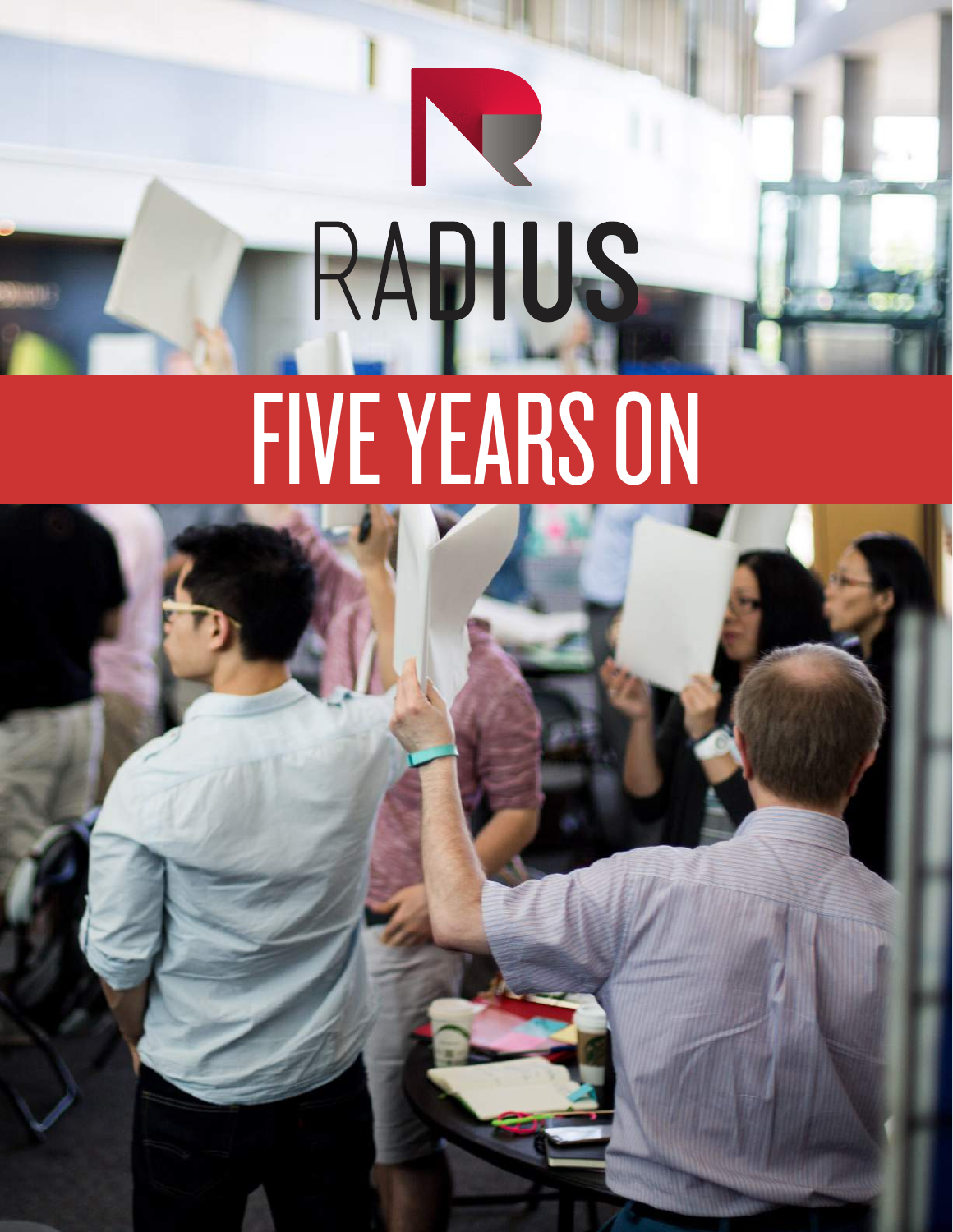# **Introduction**

This report marks a milestone year for RADIUS, reflecting on five years of impact since our launch in 2013. Established by the Beedie School of Business (Beedie) to advance social innovation and entrepreneurship, while delivering capacity development programs for students and community to step into this complex work, RADIUS and SFU have emerged as key national social innovation leaders. Our work is widely held up as an exemplar - Section 1 of this report shares these results, tracked to Beedie and SFU's core mission, and to the role of universities as social infrastructure.

The landscape has changed significantly in just five years, and we have evolved with it. In 2013 there were virtually no social innovation or social venture programs in Canada, and few universities had a significant focus in these areas. As of 2018, SFU is one 18 Canadian institutions in the McConnell Foundation's RECODE network and among nearly 50 international institutions in the Ashoka Changemaker Campus network. Social venture programs abound, while the sector asks harder questions about the real impact of helping groups of individual ventures without a more systemic outlook. As a result of our own learning and efforts to remain on the cutting edge of this work, we are rolling out a new "entrepreneurship in service of systems change" strategy for our next five years. Stay posted to our website and media channels for updates this summer.

[Shawn to insert paragraph]

We are committed to building a world class contribution at SFU, and have the team, credibility and momentum to do so. I look forward to your questions and ideas.

Shawn Smith Co-Director RADIUS

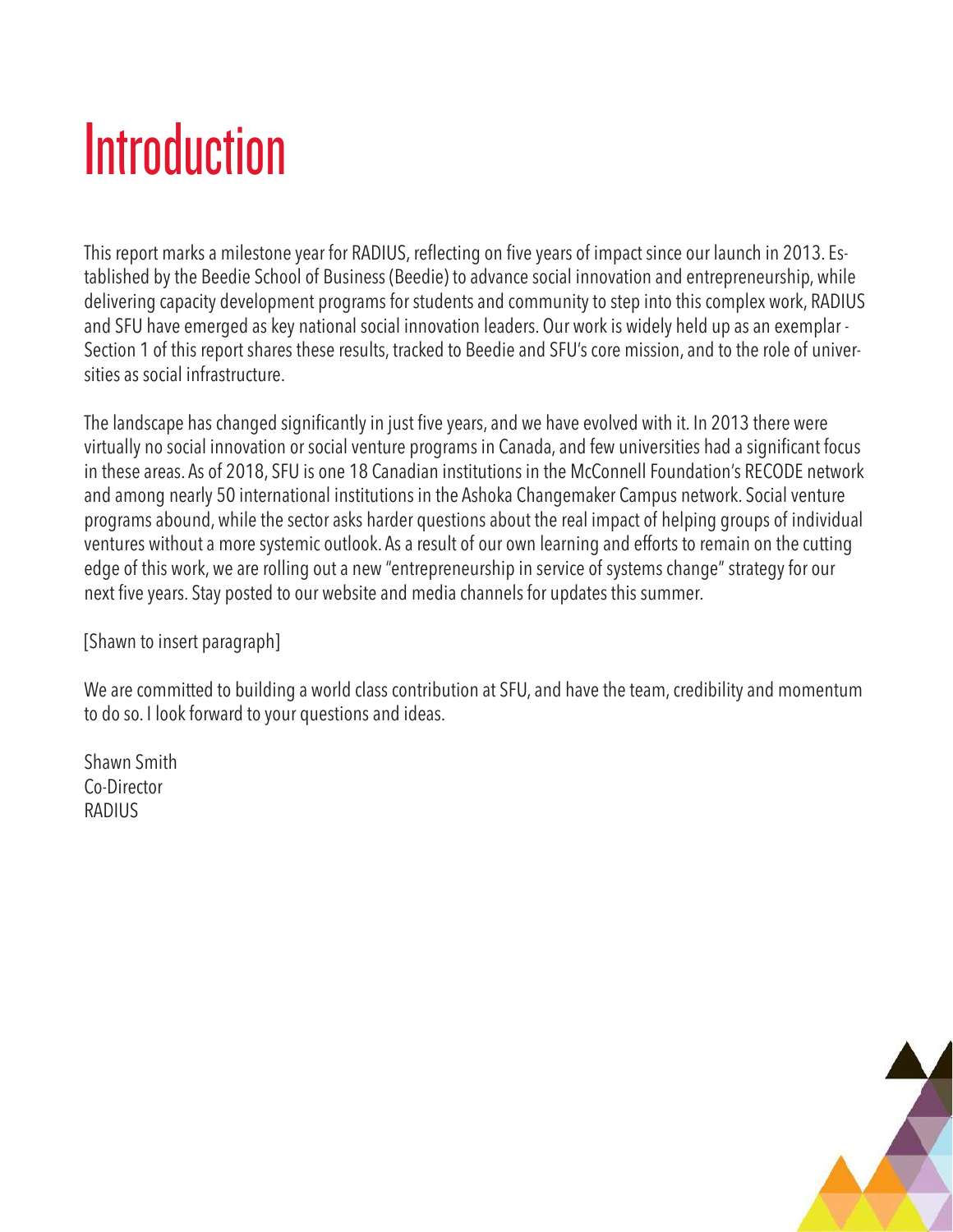**"The University social innovation ecosystem in Canada is flourishing; thanks in no small part to RADIUS' thought leadership, vision for a 21st century education and commitment to impact and collaboration. They are unparalleled in their scope of activities, diversity of stakeholders, breadth of interventions and understanding of how to support social entrepreneurship and innovation. The McConnell Foundation is proud and lucky to count RADIUS as a key partner."**

> **Chad Lubelsky**  Program Director - RECODE JW McConnell Family Foundation



**"RADIUS changed my life. It came to me at a time when I was stuck both personally and professionally. I never realized the power of goals, collaboration, and likeminded communities. I feel ready, and set with the right tools to grow personally and begin a meaningful career. I no longer feel stuck."** 

**2016 RADIUS Fellow**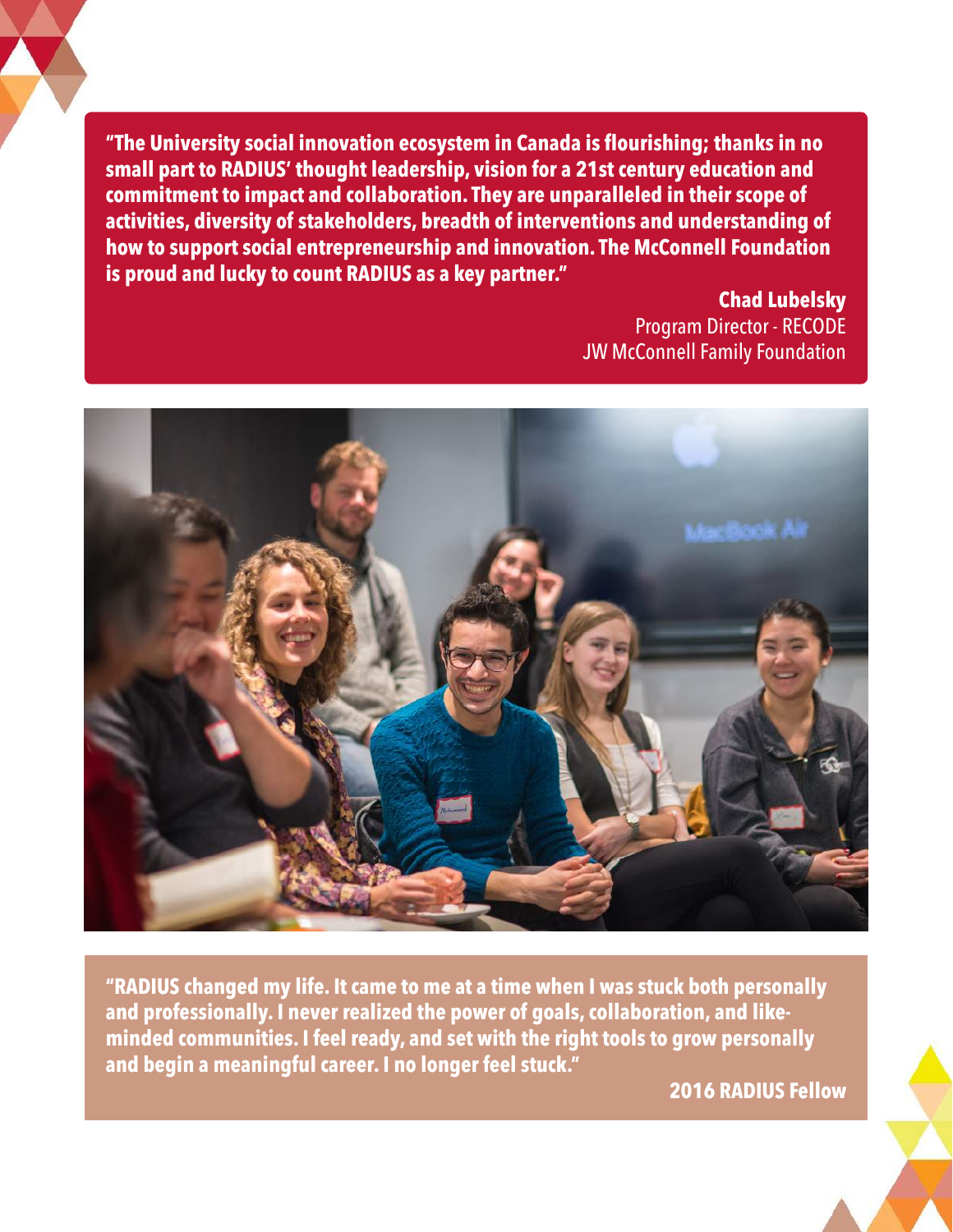**"We've seen RADIUS emerge as a key part of Vancouver's social change ecosystem, and an extension of SFU's longstanding commitment as an inclusive and community minded institution. I've come to a number of RADIUS events and stayed up to date on programs that support the City of Vancouver's efforts to wrestle with a number of complex challenges. It's critical that our academic institutions help provide just this sort of community engaged infrastructure, and I commend SFU for their contributions."**

> **Andrea Reimer**  Councillor - City of Vancouver



**"Collaborating with RADIUS is always a pleasure — we learn to push our own boundaries, challenge our values, and shift our perspectives. And we get stuff done! Thanks for being such great partners in building student programs in Ecuador, innovation lab programming for refugees and exploring so many other big ideas."** 

> **Shaheen Nanji** Director International Community Engagement - SFU International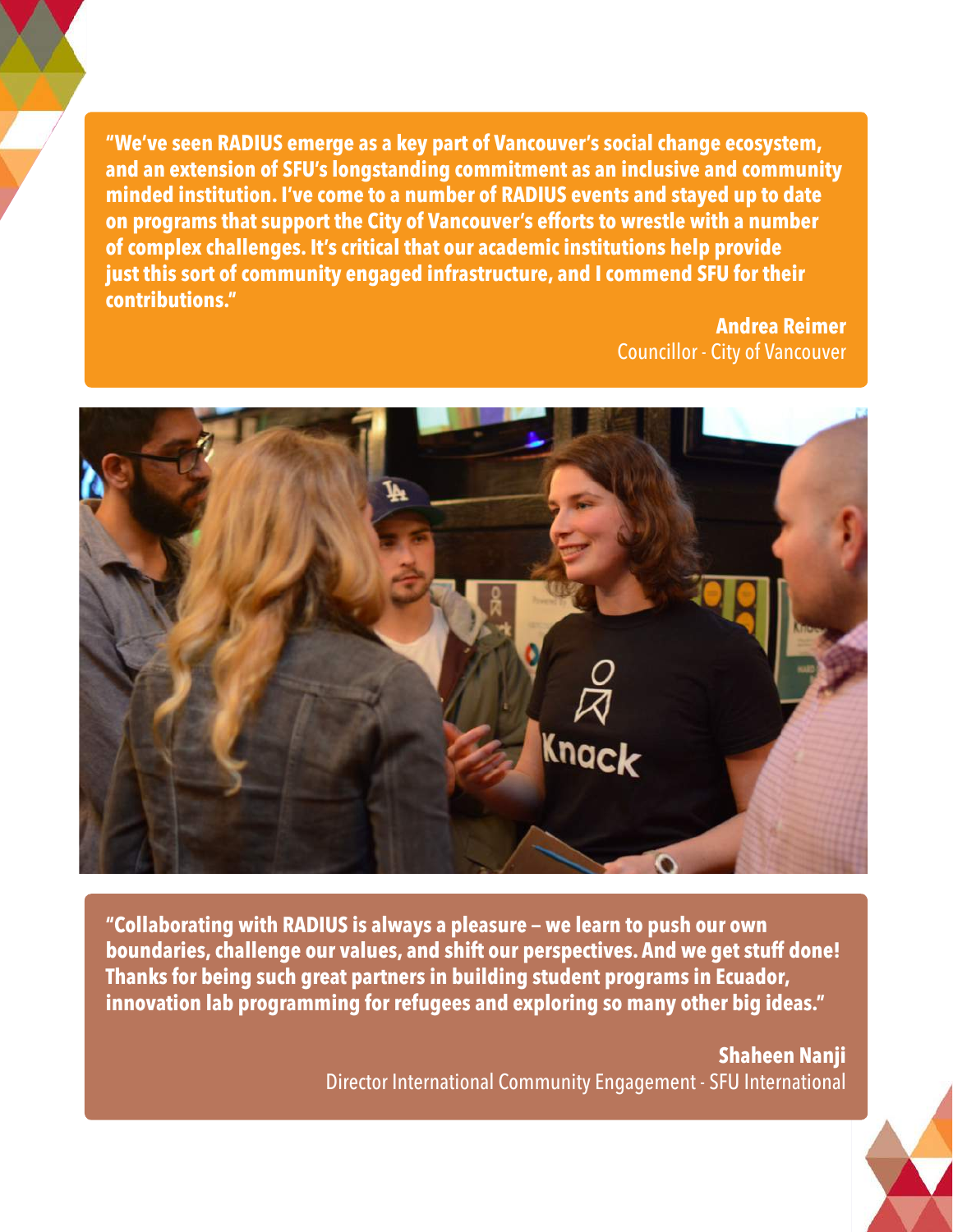# 5 Years of Impact

RADIUS has built a clear track record in advancing the goals of SFU and the Beedie School of Business, reflecting the mission and vision of *the leading engaged university* and a *business school committed to developing innovative and socially responsible leaders.* 

**"In five years, RADIUS has amplified the spirit of high impact innovation running through SFU, created many replicable models for engaging communities for sustainable social good, and helped establish SFU has a recognized leader in positive change through entrepreneurship and innovation. They have created unique, replicable, highly-engaged educational experiences awakening the changemaker within our students, created meaningful research opportunities that benefit our community, supported now-thriving social ventures and become a recognized magnetic force powering open innovation within our ecosystem. Building on this momentum, I'm excited to see what the next five years will bring!"** 

**Sarah Lubik** 

In our first 5 years, RADIUS has...

- Developed and delivered high impact, replicable education and training programs that are responsive to student and community needs;
- Engaged citizens and community stakeholders in open and collaborative innovation, developing solutions, building capacity and contributing critical social infrastructure;
- Generated and shared new models and knowledge widely with practitioners and problem solvers; and
- Built a powerful hub and network of social innovation activity and actors.

This section shares a snapshot of our work to date organized around...

- 1. Students, Education and Training
- 2. Community engagement, open innovation and social infrastructure,
- 3. Generating and mobilizing knowledge,
- 4. Advancing SFU as a leading university in social innovation and changemaking.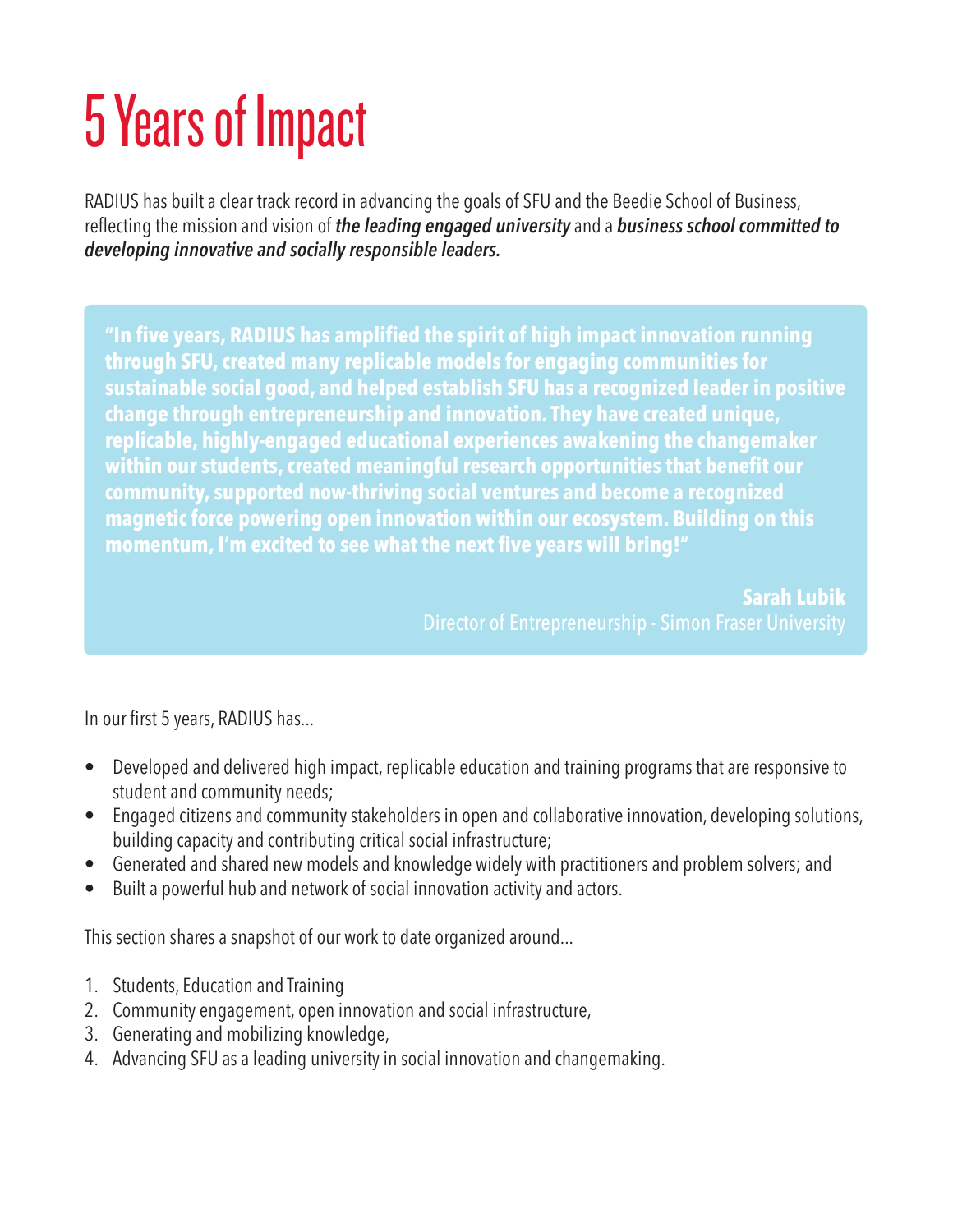| <b>5 YEAR AGGREGATE OUTCOMES</b>                              | 2013-14&<br>2014-15 | 2015-16            | 2016-17           | 2017-18              | <b>TOTAL</b>        |  |
|---------------------------------------------------------------|---------------------|--------------------|-------------------|----------------------|---------------------|--|
| SFU CHANGE LAB UNDERGRADUATE PROGRAM (& SIMILAR) <sup>1</sup> |                     |                    |                   |                      |                     |  |
| <b>Cohorts Delivered</b>                                      | 4                   | 1                  | $\overline{2}$    | $\mathfrak{Z}$       | 10                  |  |
| ~Participants Engaged                                         | 88                  | 20                 | 32                | 47                   | $180 +$             |  |
| STUDENT SOCIAL INNOVATION PROJECTS FUNDED <sup>2</sup>        |                     |                    |                   |                      |                     |  |
| <b>Projects Funded (Pitches)</b>                              | 8(21)               | 10(30)             | 9(30)             | 15(47)               | 39(73)              |  |
| <b>Total Funding Allocated</b>                                | \$5,000             | \$6320             | \$8130            | \$13075              | \$28,725            |  |
| SFU STUDENT SOCIAL INNOVATION ACTIVATORS PROGRAM              |                     |                    |                   |                      |                     |  |
| <b>Positions (Students Reached)</b>                           |                     |                    | 3(450)            | 6(1000)              | 9(1450)             |  |
| <b>GRADUATE STUDENT SOCIAL INNOVATION INTERNSHIPS</b>         |                     |                    |                   |                      |                     |  |
| LEDlab/Ecotrust (internships<br>measured in 4 month units)    | 310(8)<br>students) | 12(8)<br>students) | 10(5<br>students) | 6(3)<br>students)    | 38 (24<br>students) |  |
| <b>RADIUS FELLOWSHIP PROGRAM</b>                              |                     |                    |                   |                      |                     |  |
| <b>Cohorts Delivered</b>                                      | 1                   | 1                  | 1                 | 1                    | 4                   |  |
| Participants (vs applied)                                     | 20(76)              | 22(46)             | 22(69)            | 16 <sup>4</sup> (51) | 80 (245)            |  |
| <b>VENTURES &amp; LAB PROGRAMS<sup>5</sup></b>                |                     |                    |                   |                      |                     |  |
| <b>Cohorts Delivered</b>                                      | 9                   | 5                  | $\overline{4}$    | 5                    | 23                  |  |
| <b>Ventures (Early/Growth Stage)</b>                          | 65(53/12)           | 36(29/7)           | 24 (24/0)         | 31(25/6)             | 156                 |  |
| <b>Entrepreneurs Impacted</b>                                 | ~100                | ~54                | ~236              | ~145                 | ~235                |  |
| <b>ENGAGEMENT THROUGH WORKSHOPS, TRAINING &amp; EVENTS</b>    |                     |                    |                   |                      |                     |  |
| <b>Workshops (Participants)</b>                               | $15 (-210)$         | $10 (-200)$        | $11 (-250)$       | $13 (-275)$          | $45+$<br>$(900+)$   |  |
| <b>RADIUS Public Events (Participants)</b>                    | $16 (-800)$         | $12\ (-500)$       | $14 (-1200)$      | $18 (-3000)$         | $60(5000+)$         |  |
| <b>Hosted Partner Events at CCIC</b>                          |                     |                    | $20+$             | $50+$                | $70+$               |  |
| <b>Total People Engaged</b>                                   | ~1010               | ~100               | ~1450             | ~1.3275              | 6000+               |  |

1 Includes Social Venture Accelerator undergraduate course in summer 2013 & 2014

<sup>2</sup> Includes the SFU Student Social Innovation Seed Fund, co-delivered with Embark Sustainability, and SFU Change Lab student project funding post program

<sup>3</sup> 10 MBA internships completed by 2014, pre-LEDlab. An intern may complete two 4-month internships.

<sup>4</sup> Indicates intentional reduction in cohort size for deeper connections and impact.

<sup>5</sup> These figures combine RADIUS Ventures and RADIUS Lab incubation cohorts to date.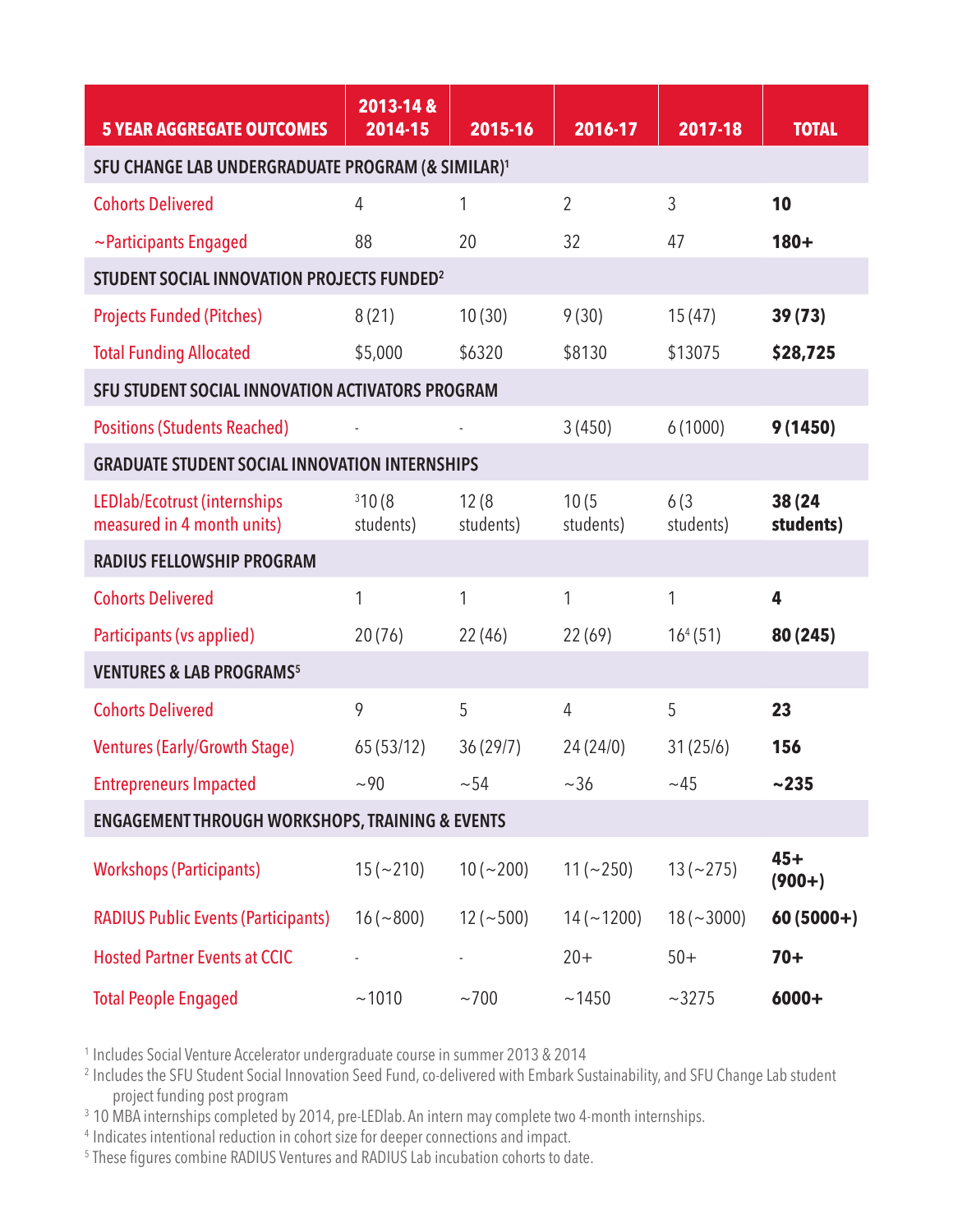# 1. Students, Education & Training

| SFU Change Lab Cohorts Delivered (# students / # venture concepts) | $10(180+/50+)$           |
|--------------------------------------------------------------------|--------------------------|
| Student Projects Funded (Funding)                                  | 39 (\$28,725)            |
| Social Innovation Activator Positions (Students Reached)           | 9(1, 450)                |
| Full Time Graduate Student internships (LEDlab/Ecotrust)           | 38 (between 24 students) |
| RADIUS Fellowship Cohorts (# participants)                         | 4(80)                    |
| Community Workshops and Training (# participants)                  | 49 (935)                 |

#### CURRICULAR - SFU CHANGE LAB

Our core curricular focus has been stewarding and growing the SFU Change Lab model, first pioneered by the Faculty of Environment, and expanded to partnerships between Beedie and Health Sciences, CityStudio and Semester in Dialogue, and internationally with Impaqto Quito. Change Lab is a term length, 'heads, hands and heart', interdisciplinary program that challenges students to deeply understand a social problem and build and test social venture responses, in collaboration with partners such as the City of Surrey and Fraser Health. Over 180 students have developed 50+ social venture concepts in the last 5+ years. We have recently begun working with SFU Teaching and Learning Centre to invest in enhanced replicability of the model and to support others who would like to learn how to deliver all or components of the model.

**"I not only learned so much out of this class, but also from the people in it. This course really fosters a community of students who are just as competitive and hardworking as they are eager and willing to help...I also felt a sense of pride when helping others and offering my tidbits of knowledge. I loved how non-static everyone was as well, growing and struggling alongside me."** 

**~Health Change Lab student**

We also experimented with two Social Venture Accelerator undergraduate cohorts for students with existing ideas, invested in supporting integration of social innovation in the Charles Chang Certificate and other courses, and advised and helped design other social innovation offerings at SFU.

<sup>6</sup>10 MBA internships completed by 2014, pre-LEDlab. An intern may complete two 4-month internships.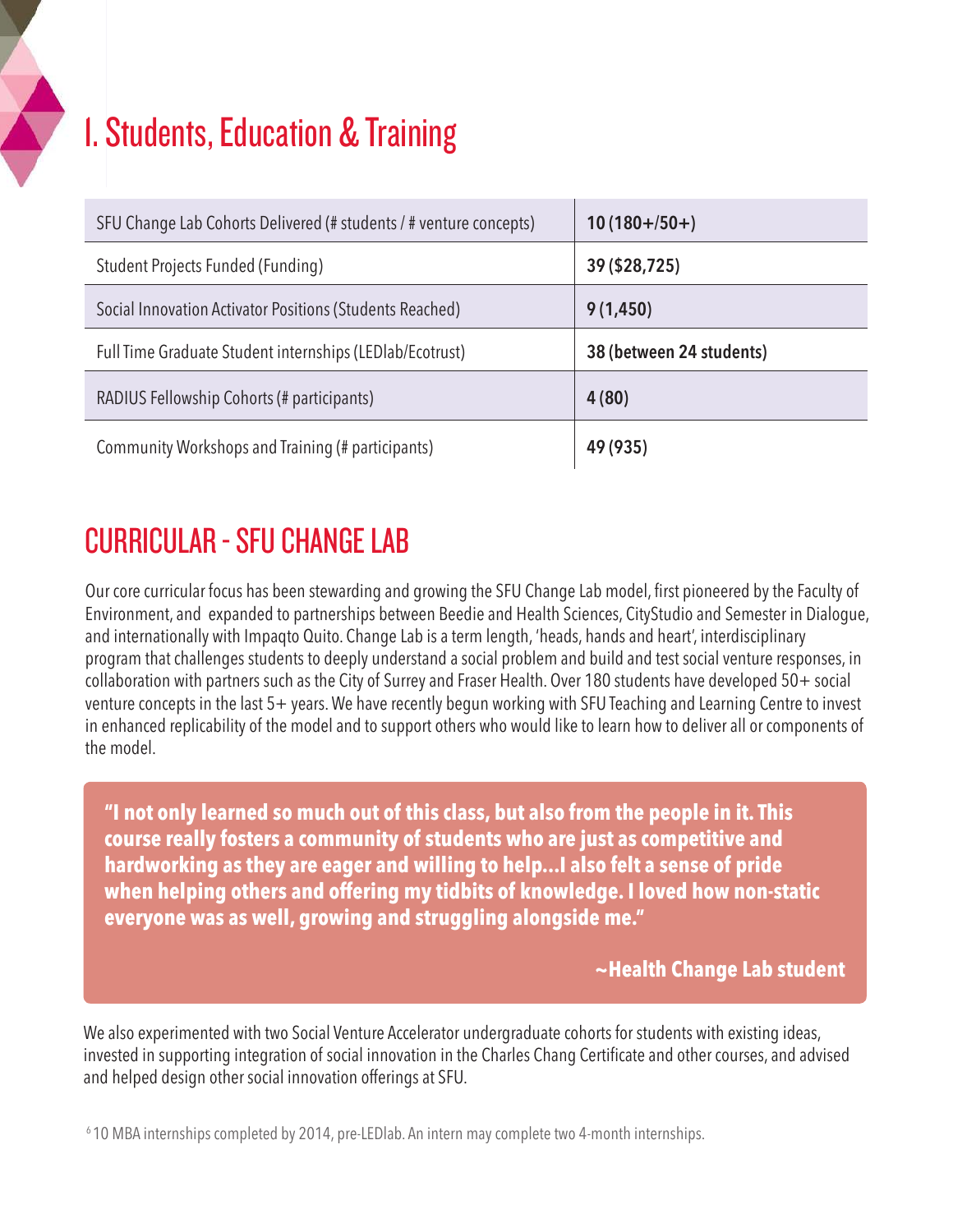#### CO-CURRICULAR PROGRAMS

RADIUS has also developed a rich ecosystem of student co-curricular opportunities, including paid graduate internships, student project funding, the RADIUS Fellowship, competitions, and paid student leadership positions in social innovation. Highlights include...

- 38 FT, paid graduate student internships to 24 students (Approx. \$400,000 paid).
- 9 student "Activators", paid over \$25,000 total to understand and activate demand for changemaking programming at SFU, reaching nearly 1500 students to date (in partnership with the Charles Chang Institute for Entrepreneurship and Venture Connection).
- Over 300 students in free social innovation/entrepreneurship workshops on campus
- Leading SFU's winning entry in the 2017 Oxford Challenge, and hosting the 2018 Nationals, which welcomed 14 schools to SFU, and where SFU was again selected as one of 3 Canadian schools to move on the global round in Oxford (both w/ Student Engagement & Retention).
- Annual access for 5-10 SFU students and recent alumni in RADIUS Fellowship.

#### COMMUNITY TRAINING & EDUCATION

RADIUS works closely with dozens of community partners and has delivered many training and development workshops and longer form programs, ranging from our annual Fellowship program for emerging social innovators, to one-day workshops for community or organizational partners. Highlights include:

• Establishing the RADIUS Fellowship Program at SFU as a flagship training and network development program for 80 emerging regional social innovation leaders to date. This is becoming a powerful regional network.

**"[The RADIUS Fellowship] was a truly constructive experience for me - building me up from the inside out - creating a community around me in which I felt empowered to practice the types of powerful personal growth that will allow me to prosper on my path to becoming an even more radical doer."** 

~ 2016 RADIUS Fellow

• Developing social innovation training workshops with over 600 participants to date, including an annual full day session for the City of Surrey's internal emerging leader program, a well received 2017 DTES social innovation workshop series, and a 2018 social innovation workshops for refugee service providers and community in Surrey.

**"This workshop provided really tangible ways to incorporate social innovation into my role as CSR manager."** 

~ Surrey Emerging Leaders Cohort Participant

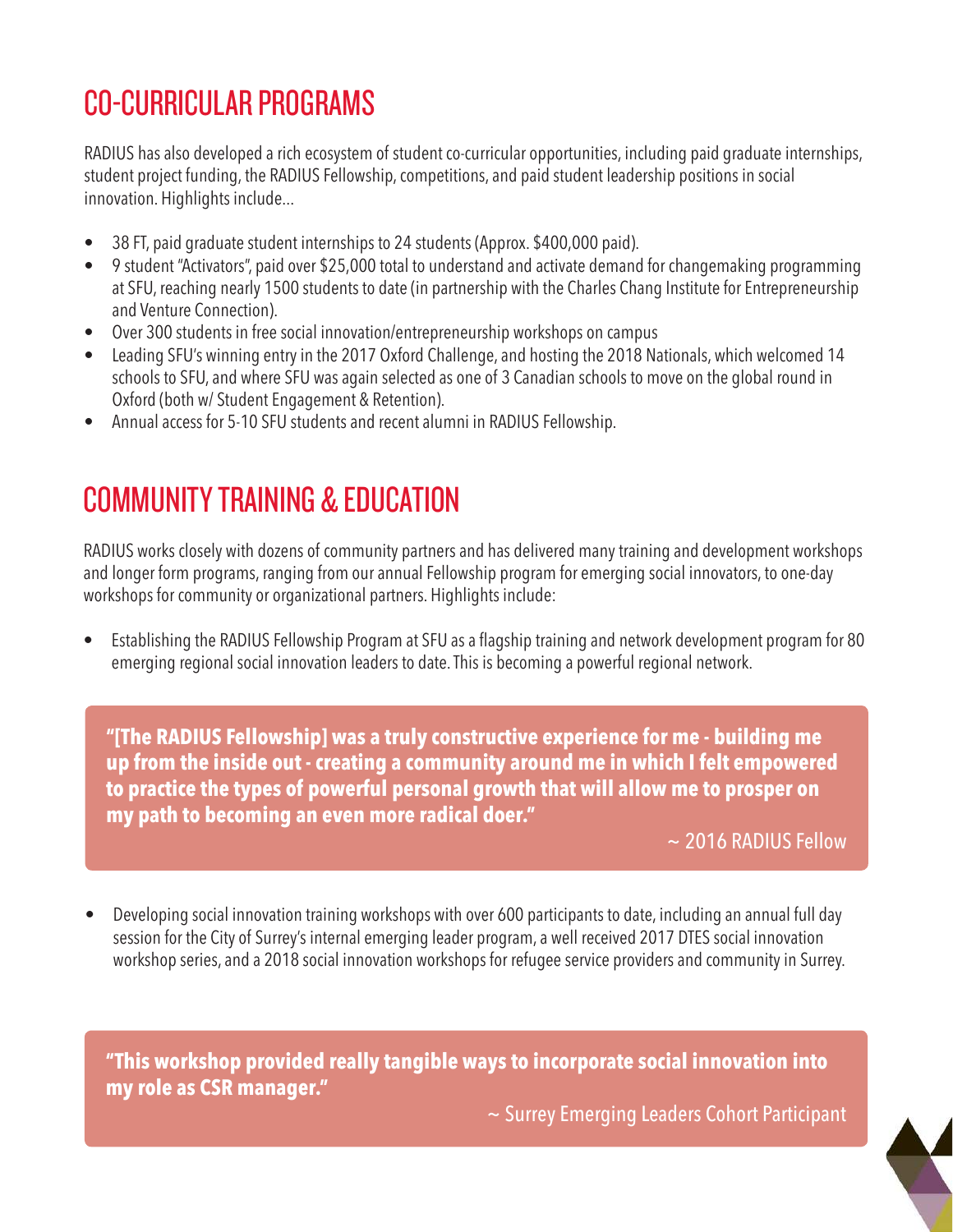### 2. Open Innovation & Social Infrastructure

RADIUS has been an important access point and hub for external organizations to engage with Beedie and SFU in proactive, solutions oriented ways. We are a responsive and dynamic centre for shared learning and problem solving, and a concrete example of SFU's commitment to being a critical contribution to the social infrastructure of our surrounding communities.

RADIUS has partnered with dozens of external stakeholders from community organizations, foundations, private sector partners and government to develop new models of community-university partnership, aimed at addressing complex socio-economic challenges.

Our primary avenues have been our RADIUS Ventures (including our development and management of the RBC First People's Enterprise Accelerator Program, and RADIUS Lab programs (primarily the Local Economic Development Lab to date, with several new programs launching in 2018), as well as a robust and accessible schedule of events and workshops. These two vehicles have now been combined in a new organizational structure focused on entrepreneurship in service of systems change going forward.

| <b>5 YEAR AGGREGATE OUTCOMES</b>               | 2013-14 &<br>2014-15 | 2015-16  | 2016-17  | 2017-18  | <b>TOTAL</b>      |
|------------------------------------------------|----------------------|----------|----------|----------|-------------------|
| <b>VENTURES &amp; LAB PROGRAMS<sup>5</sup></b> |                      |          |          |          |                   |
| <b>Cohorts Delivered</b>                       | 9                    | 5        | 4        | 5        | 23                |
| <b>Ventures (Early/Growth Stage)</b>           | 65(53/12)            | 36(29/7) | 24(24/0) | 31(25/6) | 156               |
| <b>Entrepreneurs Impacted</b>                  | $~1$ 90              | ~54      | ~236     | ~145     | ~235              |
| <b>WORKSHOPS, TRAINING &amp; EVENTS</b>        |                      |          |          |          |                   |
| <b>Workshops (Participants)</b>                | 15(210)              | 10(200)  | 11(250)  | 13(275)  | $45+$<br>$(900+)$ |
| <b>RADIUS Public Events</b>                    | 16                   | 12       | 14       | 18       | 60                |
| <b>Hosted Partner Events (CCIC)</b>            |                      |          | $20+$    | $50+$    | $70+$             |
| <b>Total People Engaged</b>                    | 1010                 | 700      | 1450     | 3275     | 6400+             |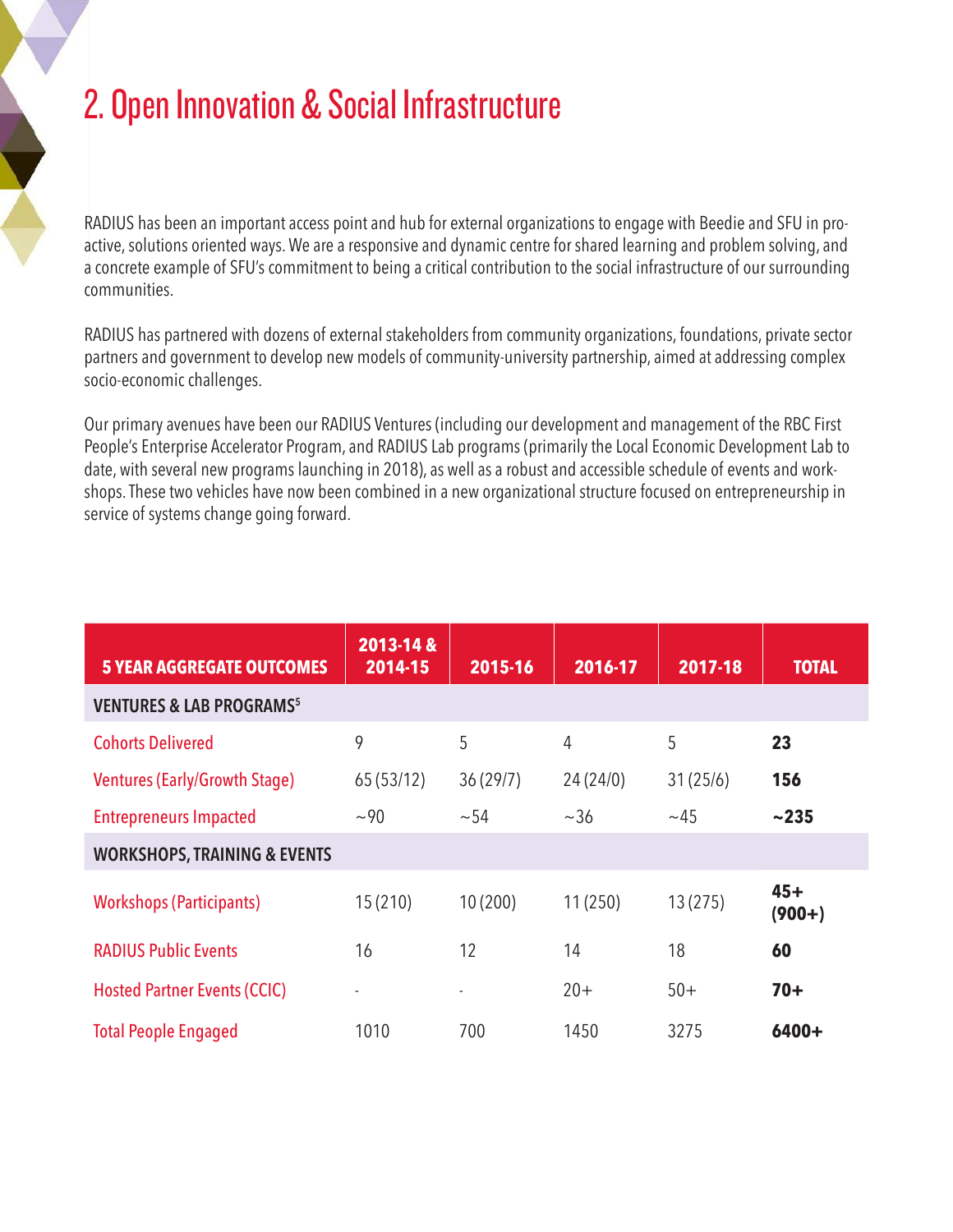#### RADIUS VENTURES



Regularly asked to advise others, RADIUS Ventures is seen as a leader in social venture incubation programs. Since 2013 we have...

- worked with 150+ social ventures (including the 11 concepts supported in the LEDlab) and
- supported 200+ founders, all exploring innovative responses to social, environmental and economic challenges in our communities
- partnered deeply through SFU's 'RBC First Peoples Enterprise Accelerator Program', establishing trusting relationships with First Nations partners
- delivered cohorts in Alert Bay working with Reconciliation Canada and with Sto:lo Community Futures, where we have also entered into a three year agreement to deliver multiple cohorts per year.

**"RADIUS' Slingshot program helped us distil our business to its core. When we started, we felt like we were just barely staying afloat. Coming out of it, we've found a focus on our business model's drivers and have become much more investmentready. Would definitely recommend to any entrepreneur looking to put wind in their sails."**

> **Michael Steele** Co-Founder - The Good Stuff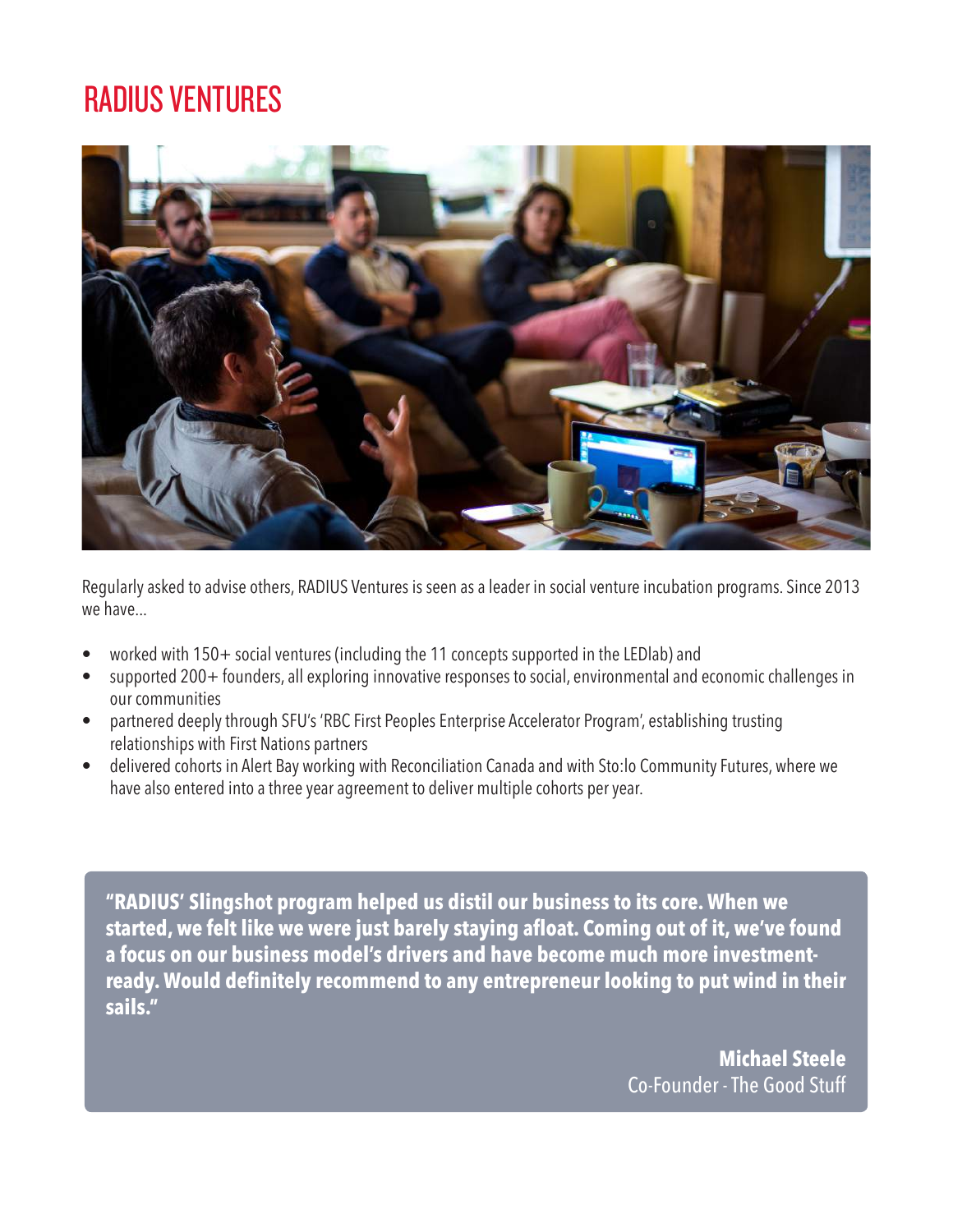#### RADIUS LAB



The RADIUS Lab methodology has been carefully refined through the highly successful Local Economic Development Lab (LEDlab) in the Downtown Eastside, in partnership with with Ecotrust Canada. Over three years, LEDlab has...

- helped test and incubate 11 social enterprises and innovative social service innovations,
- delivered 281+ hours of facilitation and strategic support to umbrella organizations such as Urban Core and Exchange Inner City,
- engaged 60+ civic and government stakeholders to collaborate for systemic change, and
- provided over 1000 person hours of workshop training in social enterprise development, social innovation and systems change.

**"Ecotrust Canada's partnership with RADIUS SFU has leveraged the strengths of both organizations to create entirely new models for action, knowledge development and real world impact. Building capacity in students and community, I believe their work creates critical linkages to authentically engage the university in complex problems with community."**

> **Jean Pogge** President and CEO - Ecotrust Canada

LEDlab has also supported two public policy research projects that have informed advocacy and policy development efforts including the CED Strategy's core organizing principle of the 'Income Generating Continuum' and more recently, the Poverty Reduction Strategy consultations.

The model has been of great interest to others in the sector and shared widely through presentations, webinars and a constant commitment to publishing what we're learning. Ecotrust is replicating the model in their North Coast Innovation Lab. RADIUS is launching major new Health Promotion, Refugee Livelihood and Future of Work labs over the course of 2018.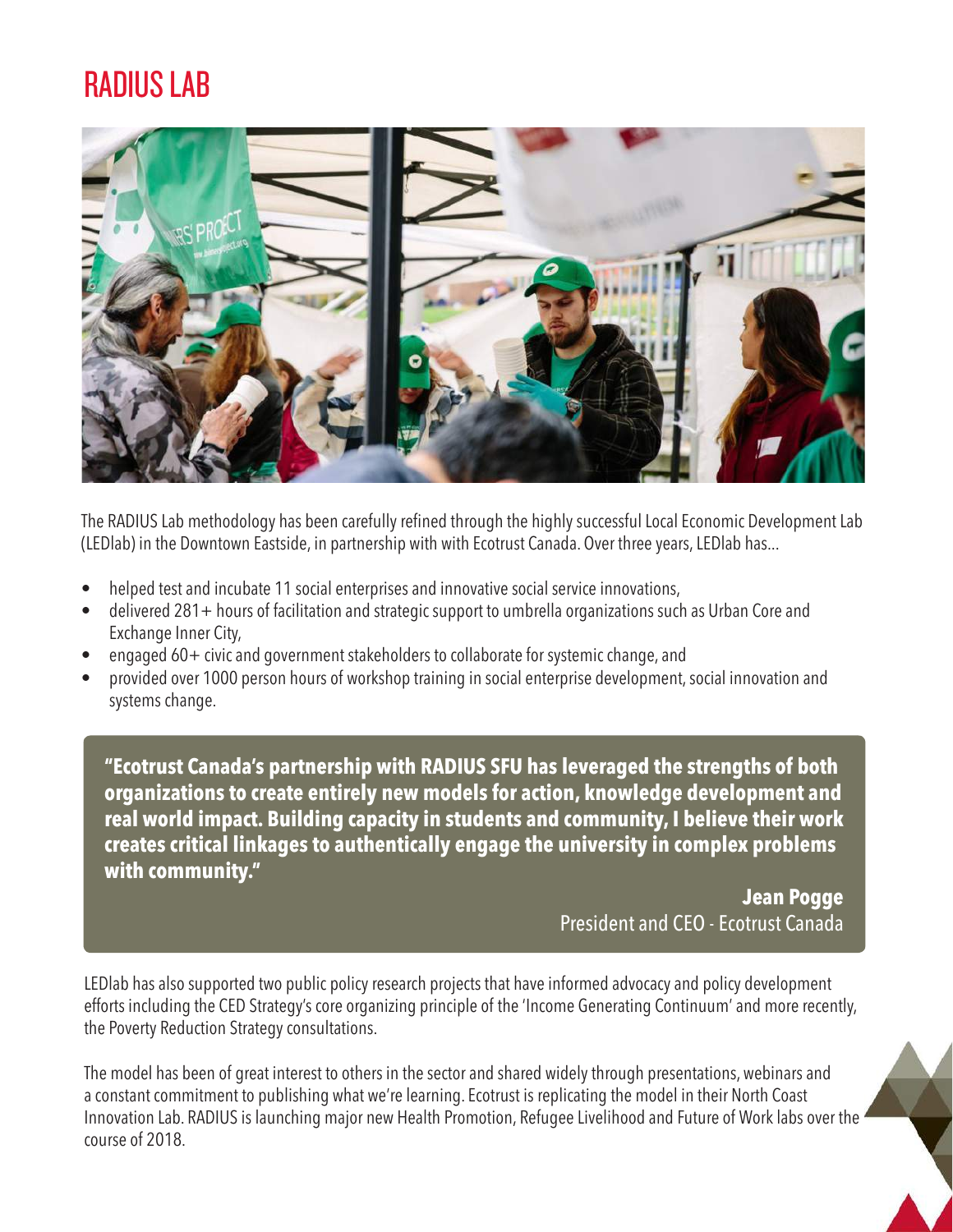## 3. Networks, Events & Community Engagement



In addition we have been an incredibly active site of engagement with community:

- hosting 60+ events for over 5500 people, including sold out gatherings for renowned speakers such as Adam Kahane and Daniela Papi-Thornton
- seeing 3500+ people utilize the Charles Chang Innovation Centre under our management since full operations begain in spring 2017
- collaborating with community to enable 70+ additional gatherings and events through our and Beedie spaces
- Maintaining an active and widely followed social media presence (over 5000 ppl across twitter, fb, instagram and newsletter).

RADIUS works with a wide variety of internal and external partners to create and deliver training, education and social innovation lab programs. Externally, we have worked with over 50 partners in government, foundation, business, community organizations, and various key social innovation and social change networks, including around specific areas of inquiry in RADIUS Lab programming.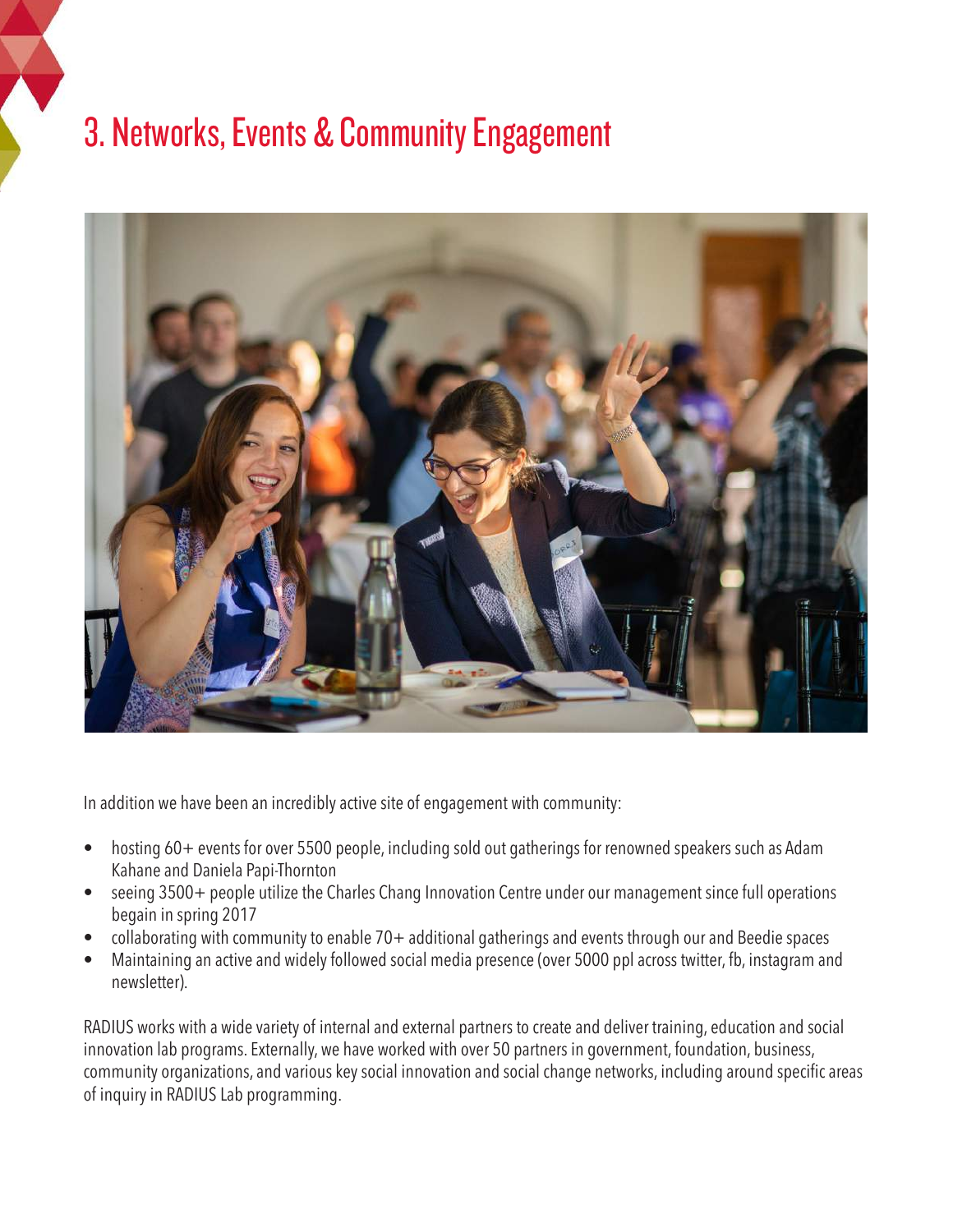**"RADIUS stepped up big time for C2UExpo 2017 - For the Common Good. Delegates from around the world had a great time - and learned a lot - as RADIUS convened a Failure Wake in Vancouver. Through this engaging RADIUS event practitioners feel empowered to 'tell it like it is' without fear of being judged. One delegate said: 'I really didn't feel like coming out tonight, but I'm sure glad I did. The Failure Wake was a real highlight for me.' Beyond this, I can't say enough about how the RADIUS staff conduct themselves and their value building partnerships and programming in Surrey."**

> **Stephen Dooley** Executive Director - SFU Surrey

RADIUS helps establish and maintain SFU as a key social innovation network node, including...

- significant contributions and partnerships in the McConnell Foundation RECODE program and network
- active participation in the Ashoka Changemaker Campus network going back to 2013, and more recent contributions to secure SFU's 2017 designation as one of 40+ international schools recognized by Ashoka U
- contributing to various BC networks including BC Partners for Social Impact and current discussions about the next phase of a national social innovation network, with key nodes in BC

Internally we maintain working relationships with over twenty SFU units or departments around programming for SFU students, alumni and community. Examples include the following:

- SFU International partnered with us to explore innovative responses to refugee issues, leading to the creation of the Surrey Refugee Livelihood Lab among other activities
- We have partnered significantly on multiple Public Square Community Summits, including a 2 day innovation workshop with 50+ national future of work experts in Feb 2018.
- We played a significant role in supporting the 2017 C2U Expo at SFU, and similarly support SFU Surrey's contribution to the Surrey Social Innovation Summit every year.

**"ReframeWork did a very good job of helping us shift our understanding of the the future of work and connected the network in a thoughtful way. As a result of this gathering, the people who came together can help support each other in their work."**

> **Jeremy Higgs** Chief Labour Market Economist - Government of BC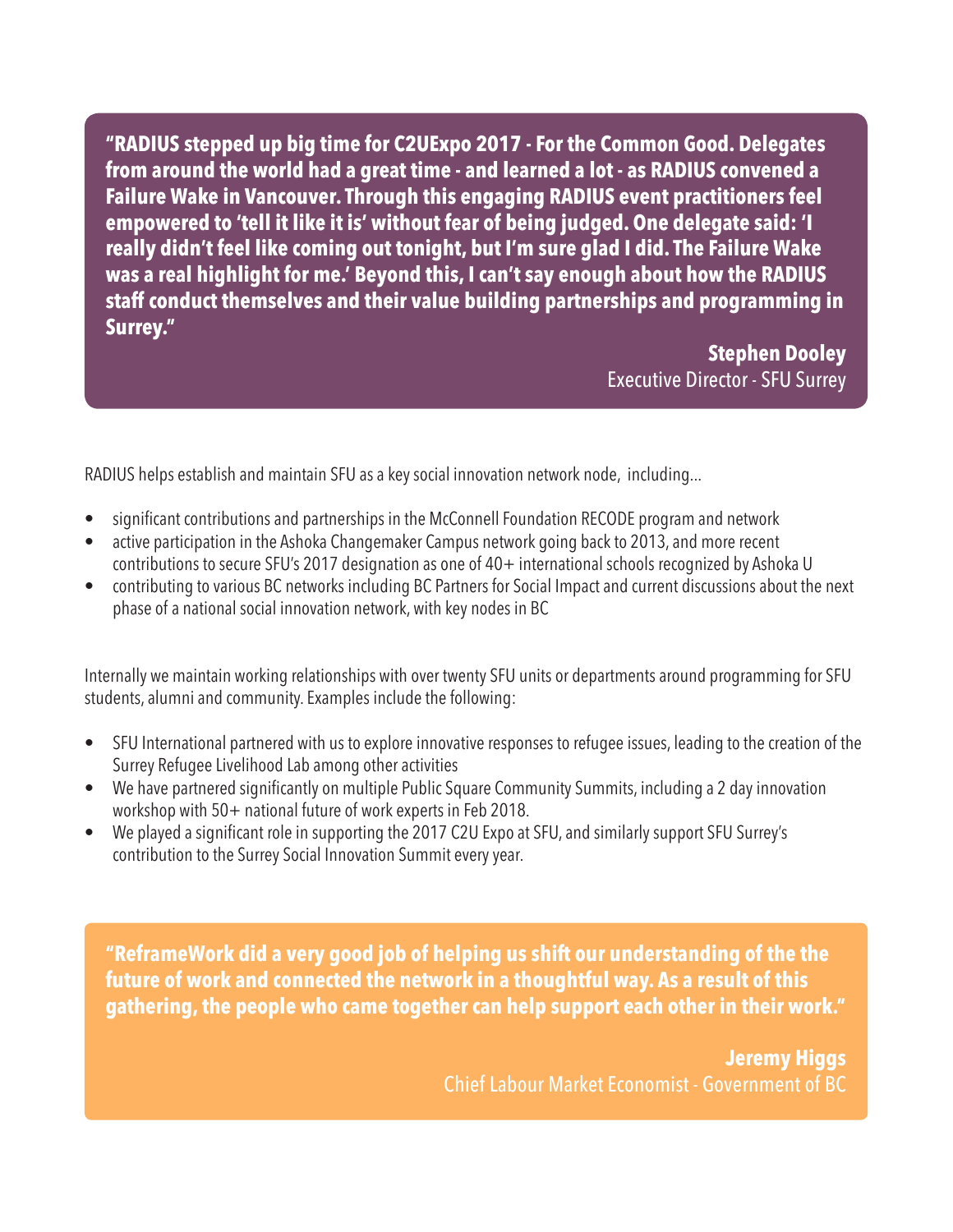#### NETWORKS & CONNECTIONS

The below provide a sample of the organizations, people and departments we have worked with in meaningful ways over the past 5 years:

| <b>Beedie School of Business</b>      | - E&I Area including contributions to integration social innovation<br>throughout, GEM program, BUS 238 development<br>- CCIE advisory board<br>- Grad/GDBA, Exec Ed<br>- Marcomm, Advancement, etc.                                                                                                                                                                                               |
|---------------------------------------|----------------------------------------------------------------------------------------------------------------------------------------------------------------------------------------------------------------------------------------------------------------------------------------------------------------------------------------------------------------------------------------------------|
| <b>Other Faculties/ Departments</b>   | - HSCI (Change Lab & Advising Surrey SI Strat)<br>- FCAT (exploring lab collaborations)<br>- ENV (Change Lab)<br>- Dialogue/CityStudio (Change Lab)<br>- Continuing Studies (advising Social Innovation Certificate)<br>- FASS (exploring Change Lab)<br>- MEd Arts for Social Change (advisor and guest)<br>- SFU Change Lab has students from virtually every faculty                            |
| Other SFU                             | - SFU International (Ecuador & Refugee Innovation Programs)<br>- Public Square Community Summits, C2U Expo<br>- SFU Van, SFU Surrey (Change Lab, SI Summit, City changemaker hub)<br>- Sust. Office, Student Engagement & Retention, TLC, Library<br>- Alumni Association<br>- Incubation (Venture Connection, VentureLabs)<br>- Student orgs (Embark, Enactus, etc)                               |
| Government funding and<br>engagements | - Federal <sup>7</sup> (IRCC, PHAC, ESDC, Policy Horizons, WD)<br>- Provincial (SDPR, Labour Market, WorkBC, SDSI, SDPR, etc.)<br>- Municipal (City of Vancouver, City of Surrey)<br>- Fraser Health (Change Lab), VEC (various)<br>- First Nations (Sto:lo, Alert Bay, other)                                                                                                                     |
| <b>Community/ Private Sector</b>      | Reconciliation Canada, Ecotrust Canada, Vancity, RBC, BDC, McConnell<br>Foundation, Vancouver Foundation, 312 Main, Surrey LIP, Burnaby<br>Community Services, Binners Project, Urban Core, Hastings Crossing BIA,<br>Vesta Properties, Scott Shaw, Social Capital Partners, MaRS, Innoweave,<br>Centre for Social Innovation, Shaw Communications, Vancity Community<br>Foundation and many more. |
| Regional/Global Networks              | Cities Changing Diabetes, RECODE (18 affiliated CDN universities),<br>SVI, Skoll World Forum, SOCAP, Ashoka U, Banff Forum, Balle Fellows,<br>Opportunity Collaboration, BCPSI, etc.                                                                                                                                                                                                               |

<sup>7</sup> In varying stages of development, or event based engagements.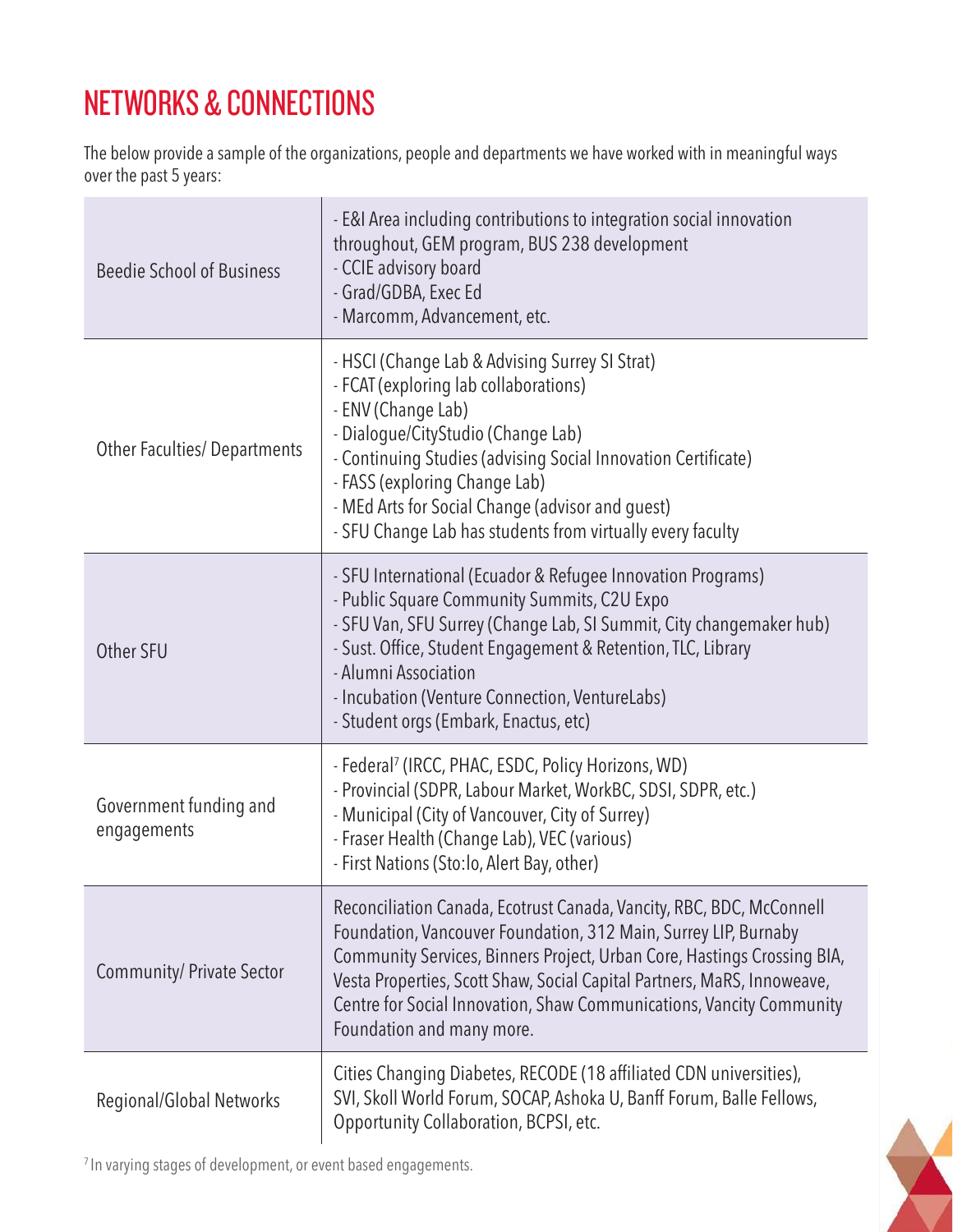## 4. Generating and Mobilizing Knowledge

RADIUS is building a significant expertise around social innovation process and theory, economic transformation, and subject and context specific knowledge around focus areas including inner city economic development, healthy communities, refugee economic opportunity, the future of work, and entrepreneurial ecosystems for Indigenous citizen entrepreneurs.

Our human-centered design research approach means that collectively our program teams, ventures, students, and other projects engage with thousands of Canadian customers/users annually. The learning from these engagements is used to iterate and reform groundbreaking ideas for social change, as well as deepen our impact within cohort programs. Insights and learning from this experimentation and practice are increasingly being captured through rigorous developmental evaluation processes and shared within and outside of the organization. As we renew and increase our commitment to documenting and sharing what we learn, what works, and possible pitfalls, we are producing case studies, reports, webinars, infographics and other products, supporting an ecosystem of actors to learn together, and mobilizing this knowledge in service of society.

#### RECENT CONTENT-RELATED KNOWLEDGE PRODUCTS

- LEDlab Pathways out of Poverty: Social Hiring and Income Assistance
- Sto:lo Entrepreneurial Ecosystem Assessment
- Potluck Case Social Enterprise Study with Trico Charitable Foundation
- 6 LEDlab graduate students have based their Master's research projects on their internships with LEDlab
- Ecotrust & RADIUS report on Social Impact Bonds and housing
- Coming soon: Future of Work Lab Challenge Brief & ReframeWork Report and Refugee Livelihood Lab Challenge Brief & Social Research and Design Outcomes Report

#### RECENT METHODOLOGY-RELATED KNOWLEDGE PRODUCTS

- LED lab webinars, Field Guide, quest blogs and 30 + conference presentations
- Ventures methodology, Ecuador and LEAP model
- Working with TLC to document and replicate Change Lab model more effectively
- A workshop on network mapping for impact assessment drawing on our experimentation with this approach in the RADIUS Fellowship, engaging multiple SFU staff and faculty, and external partners
- Coming soon: Entrepreneurship in Service of systems Change Methodology Guide

Lastly, RADIUS contributes significantly to the social innovation sector, emerging as a leader and trusted partner in thought and practice. We continue to refine and improve our methodology, curriculum and models, and we default to transparently sharing what we know to help advance the field. alumni,

#### PRESENTATIONS AND SPEAKING ENGAGEMENTS

RADIUS staff have conservatively presented over 25 conference related panels, talks and workshops, and we are regularly looking for opportunities to engage with communities of practice to share our learning and advance knowledge in social innovation, particularly as connected to university contexts. We have participated as contributors in various other forms in over 75 conferences and learning events representing SFU.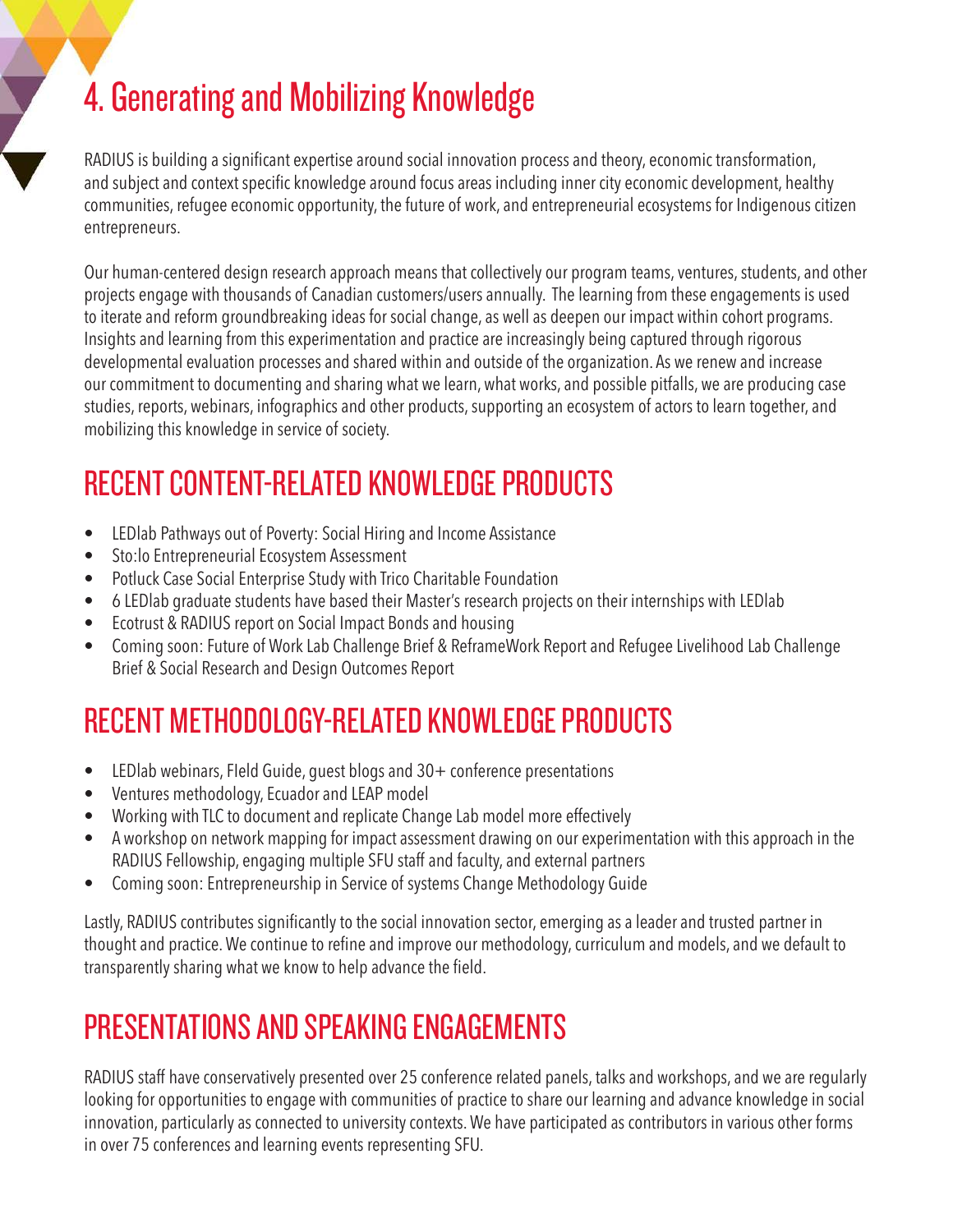**"RADIUS SFU programs like the undergraduate Change Lab, RADIUS Fellowship and Local Economic Development Lab represent some of the most impressive programs in the Changemaker Campus network, which is itself a collection of exemplars in the field. We're proud to work with SFU and impressed by the investment in RADIUS as a key part of SFU and Canada's changemaking infrastructure."** 

> **Marina Kim** Co-Founder - Ashoka U

**"RADIUS has been an important partner in building connections between SFU and the City of Surrey, including working to establish an exciting new Refugee Livelihood Lab for the region, contributing regularly to our growing Surrey Social Innovation Summit, and helping launch and grow Surrey's Health Change Lab undergraduate program."** 

> **Aileen Murphy** Senior Social Planner - City of Surrey

**"I'm grateful for the chance collaborate with RADIUS and open doors for Health Science undergraduate students interested in exploring social innovation and how it relates to health! We've done some amazing work together including building Health Change Lab in Surrey, and working with RADIUS has influenced my work broadly at SFU."** 

> **Paola Ardiles** Lecturer - Faculty of Health Sciences & Champion - SFU Social Innovation and Health